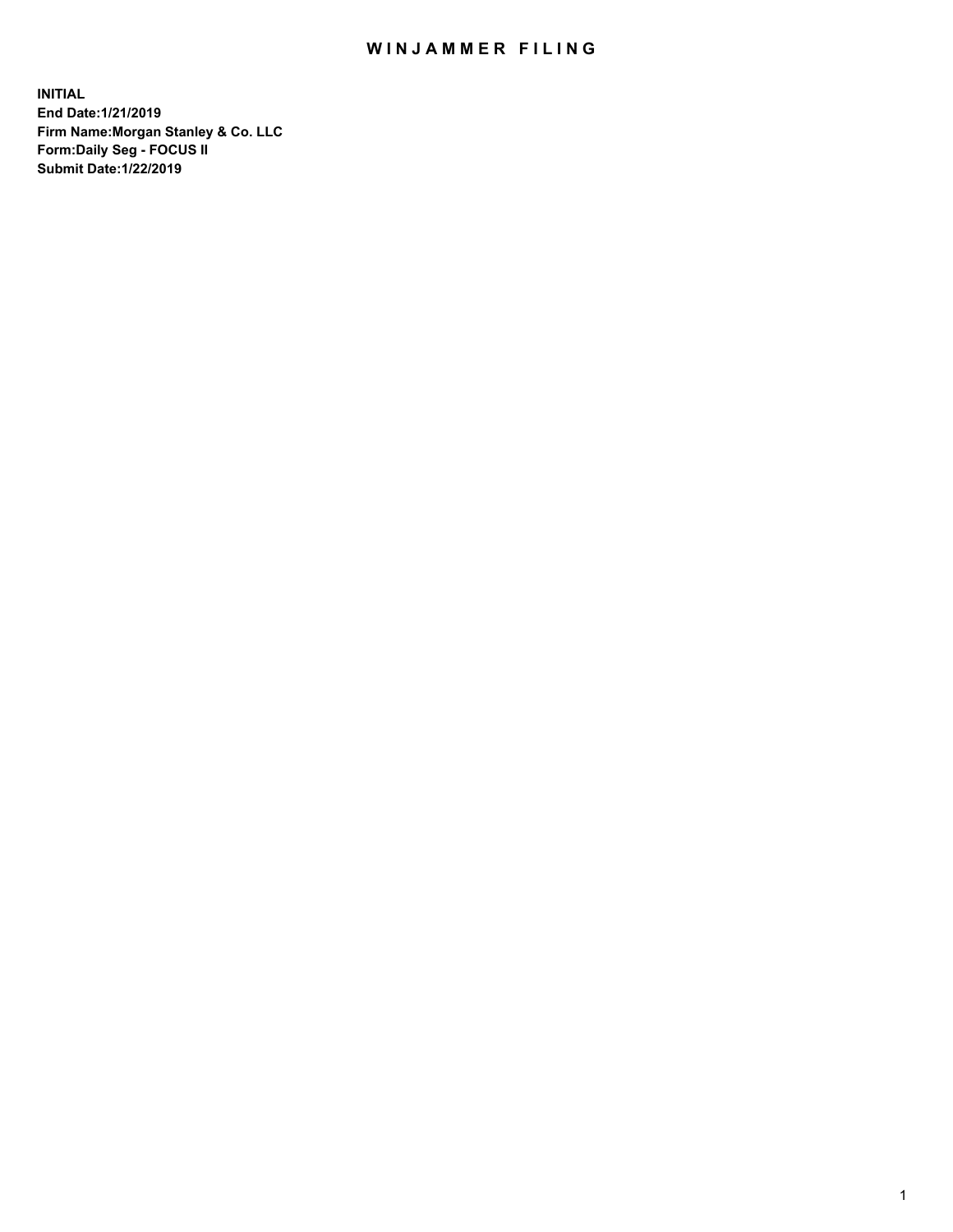**INITIAL End Date:1/21/2019 Firm Name:Morgan Stanley & Co. LLC Form:Daily Seg - FOCUS II Submit Date:1/22/2019 Daily Segregation - Cover Page**

| Name of Company                                                                                                                                                                                                                                                                                                                | Morgan Stanley & Co. LLC                               |
|--------------------------------------------------------------------------------------------------------------------------------------------------------------------------------------------------------------------------------------------------------------------------------------------------------------------------------|--------------------------------------------------------|
| <b>Contact Name</b>                                                                                                                                                                                                                                                                                                            | <b>Ikram Shah</b>                                      |
| <b>Contact Phone Number</b>                                                                                                                                                                                                                                                                                                    | 212-276-0963                                           |
| <b>Contact Email Address</b>                                                                                                                                                                                                                                                                                                   | Ikram.shah@morganstanley.com                           |
| FCM's Customer Segregated Funds Residual Interest Target (choose one):<br>a. Minimum dollar amount: ; or<br>b. Minimum percentage of customer segregated funds required:% ; or<br>c. Dollar amount range between: and; or<br>d. Percentage range of customer segregated funds required between:% and%.                         | 280,000,000<br><u>0</u><br><u>0 0</u><br>0 Q           |
| FCM's Customer Secured Amount Funds Residual Interest Target (choose one):<br>a. Minimum dollar amount: ; or<br>b. Minimum percentage of customer secured funds required:%; or<br>c. Dollar amount range between: and; or<br>d. Percentage range of customer secured funds required between:% and%.                            | 140,000,000<br><u>0</u><br><u>00</u><br>0 <sub>0</sub> |
| FCM's Cleared Swaps Customer Collateral Residual Interest Target (choose one):<br>a. Minimum dollar amount: ; or<br>b. Minimum percentage of cleared swaps customer collateral required:% ; or<br>c. Dollar amount range between: and; or<br>d. Percentage range of cleared swaps customer collateral required between:% and%. | 92,000,000<br><u>0</u><br><u>00</u><br>0 <sub>0</sub>  |

Attach supporting documents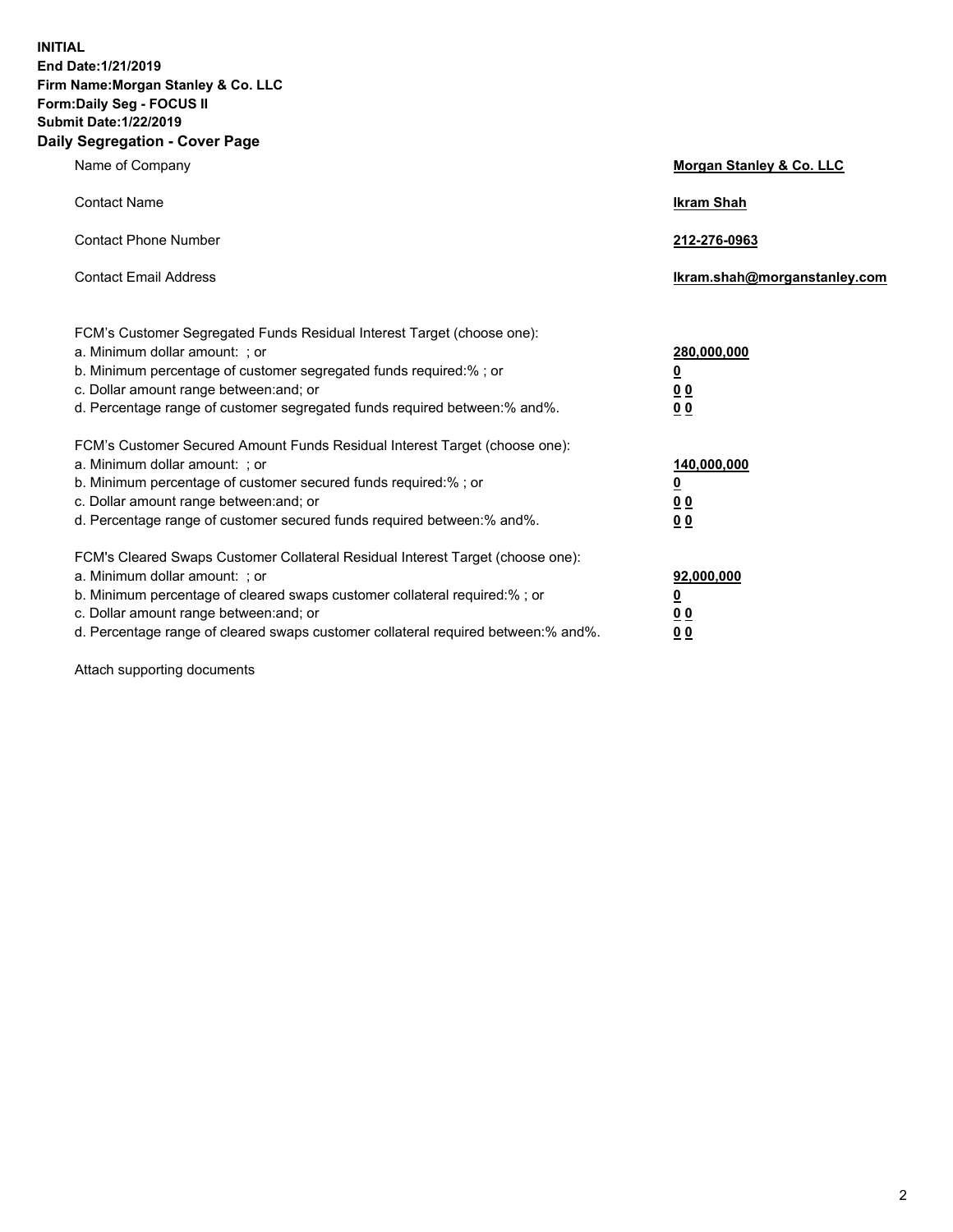## **INITIAL End Date:1/21/2019 Firm Name:Morgan Stanley & Co. LLC Form:Daily Seg - FOCUS II Submit Date:1/22/2019 Daily Segregation - Secured Amounts** Foreign Futures and Foreign Options Secured Amounts

Amount required to be set aside pursuant to law, rule or regulation of a foreign government or a rule of a self-regulatory organization authorized thereunder

- 1. Net ledger balance Foreign Futures and Foreign Option Trading All Customers A. Cash **3,435,395,357** [7315]
	- B. Securities (at market) **2,031,762,844** [7317]
- 2. Net unrealized profit (loss) in open futures contracts traded on a foreign board of trade **-183,978,436** [7325]
- 3. Exchange traded options
	- a. Market value of open option contracts purchased on a foreign board of trade **5,033,619** [7335]
	- b. Market value of open contracts granted (sold) on a foreign board of trade **-5,103,131** [7337]
- 4. Net equity (deficit) (add lines 1. 2. and 3.) **5,283,110,253** [7345]
- 5. Account liquidating to a deficit and account with a debit balances gross amount **89,419,008** [7351] Less: amount offset by customer owned securities **-84,978,134** [7352] **4,440,874**
- 6. Amount required to be set aside as the secured amount Net Liquidating Equity Method (add lines 4 and 5)
- 7. Greater of amount required to be set aside pursuant to foreign jurisdiction (above) or line 6.

## FUNDS DEPOSITED IN SEPARATE REGULATION 30.7 ACCOUNTS

- 1. Cash in banks
	- A. Banks located in the United States **444,050,000** [7500]
	- B. Other banks qualified under Regulation 30.7 **997,650,210** [7520] **1,441,700,210**
- 2. Securities
	- A. In safekeeping with banks located in the United States **134,132,429** [7540]
	- B. In safekeeping with other banks qualified under Regulation 30.7 **0** [7560] **134,132,429** [7570]
- 3. Equities with registered futures commission merchants
	-
	- B. Securities **0** [7590]
	- C. Unrealized gain (loss) on open futures contracts **-99,068** [7600]
	- D. Value of long option contracts **0** [7610]
- E. Value of short option contracts **0** [7615] **6,423,424** [7620]
- 4. Amounts held by clearing organizations of foreign boards of trade
	- A. Cash **0** [7640]
	- B. Securities **0** [7650]
	- C. Amount due to (from) clearing organization daily variation **0** [7660]
	- D. Value of long option contracts **0** [7670]
	- E. Value of short option contracts **0** [7675] **0** [7680]
- 5. Amounts held by members of foreign boards of trade
	-
	-
	- C. Unrealized gain (loss) on open futures contracts **-183,879,368** [7720]
	- D. Value of long option contracts **5,033,619** [7730]
	- E. Value of short option contracts **-5,103,131** [7735] **3,905,764,083**
- 6. Amounts with other depositories designated by a foreign board of trade **0** [7760]
- 7. Segregated funds on hand **0** [7765]
- 8. Total funds in separate section 30.7 accounts **5,488,020,146** [7770]
- 9. Excess (deficiency) Set Aside for Secured Amount (subtract line 7 Secured Statement Page 1 from Line 8)
- 10. Management Target Amount for Excess funds in separate section 30.7 accounts **140,000,000** [7780]
- 11. Excess (deficiency) funds in separate 30.7 accounts over (under) Management Target **60,469,019** [7785]

[7354] **5,287,551,127** [7355]

**5,287,551,127** [7360]

[7530]

A. Cash **6,522,492** [7580]

 A. Cash **2,192,082,548** [7700] B. Securities **1,897,630,415** [7710] [7740] **200,469,019** [7380]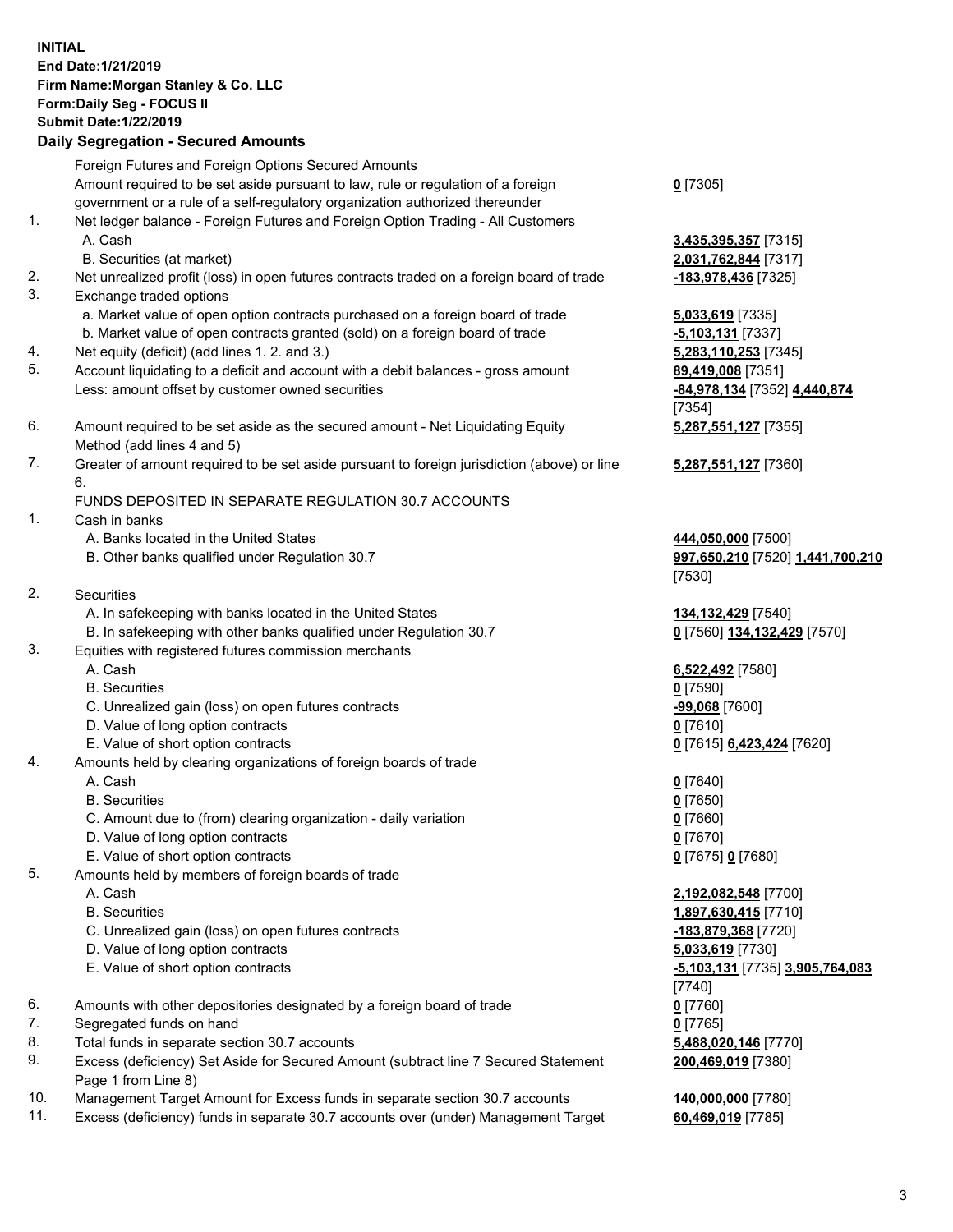**INITIAL End Date:1/21/2019 Firm Name:Morgan Stanley & Co. LLC Form:Daily Seg - FOCUS II Submit Date:1/22/2019 Daily Segregation - Segregation Statement** SEGREGATION REQUIREMENTS(Section 4d(2) of the CEAct) 1. Net ledger balance A. Cash **7,651,227,886** [7010] B. Securities (at market) **6,212,553,057** [7020] 2. Net unrealized profit (loss) in open futures contracts traded on a contract market **3,080,598,181** [7030] 3. Exchange traded options A. Add market value of open option contracts purchased on a contract market **280,734,533** [7032] B. Deduct market value of open option contracts granted (sold) on a contract market **-336,001,437** [7033] 4. Net equity (deficit) (add lines 1, 2 and 3) **16,889,112,220** [7040] 5. Accounts liquidating to a deficit and accounts with debit balances - gross amount **434,170,795** [7045] Less: amount offset by customer securities **-431,900,948** [7047] **2,269,847** [7050] 6. Amount required to be segregated (add lines 4 and 5) **16,891,382,067** [7060] FUNDS IN SEGREGATED ACCOUNTS 7. Deposited in segregated funds bank accounts A. Cash **4,505,438,999** [7070] B. Securities representing investments of customers' funds (at market) **0** [7080] C. Securities held for particular customers or option customers in lieu of cash (at market) **717,706,420** [7090] 8. Margins on deposit with derivatives clearing organizations of contract markets A. Cash **6,475,075,521** [7100] B. Securities representing investments of customers' funds (at market) **0** [7110] C. Securities held for particular customers or option customers in lieu of cash (at market) **5,494,846,637** [7120] 9. Net settlement from (to) derivatives clearing organizations of contract markets **76,968,189** [7130] 10. Exchange traded options A. Value of open long option contracts **280,734,533** [7132] B. Value of open short option contracts **and the set of our of the set of our of the set of our of the set of the set of the set of the set of the set of the set of the set of the set of the set of the set of the set of th** 11. Net equities with other FCMs A. Net liquidating equity **8,699,745** [7140] B. Securities representing investments of customers' funds (at market) **0** [7160] C. Securities held for particular customers or option customers in lieu of cash (at market) **0** [7170] 12. Segregated funds on hand **0** [7150] 13. Total amount in segregation (add lines 7 through 12) **17,223,468,607** [7180] 14. Excess (deficiency) funds in segregation (subtract line 6 from line 13) **332,086,540** [7190]

- 15. Management Target Amount for Excess funds in segregation **280,000,000** [7194]
- 16. Excess (deficiency) funds in segregation over (under) Management Target Amount Excess

**52,086,540** [7198]